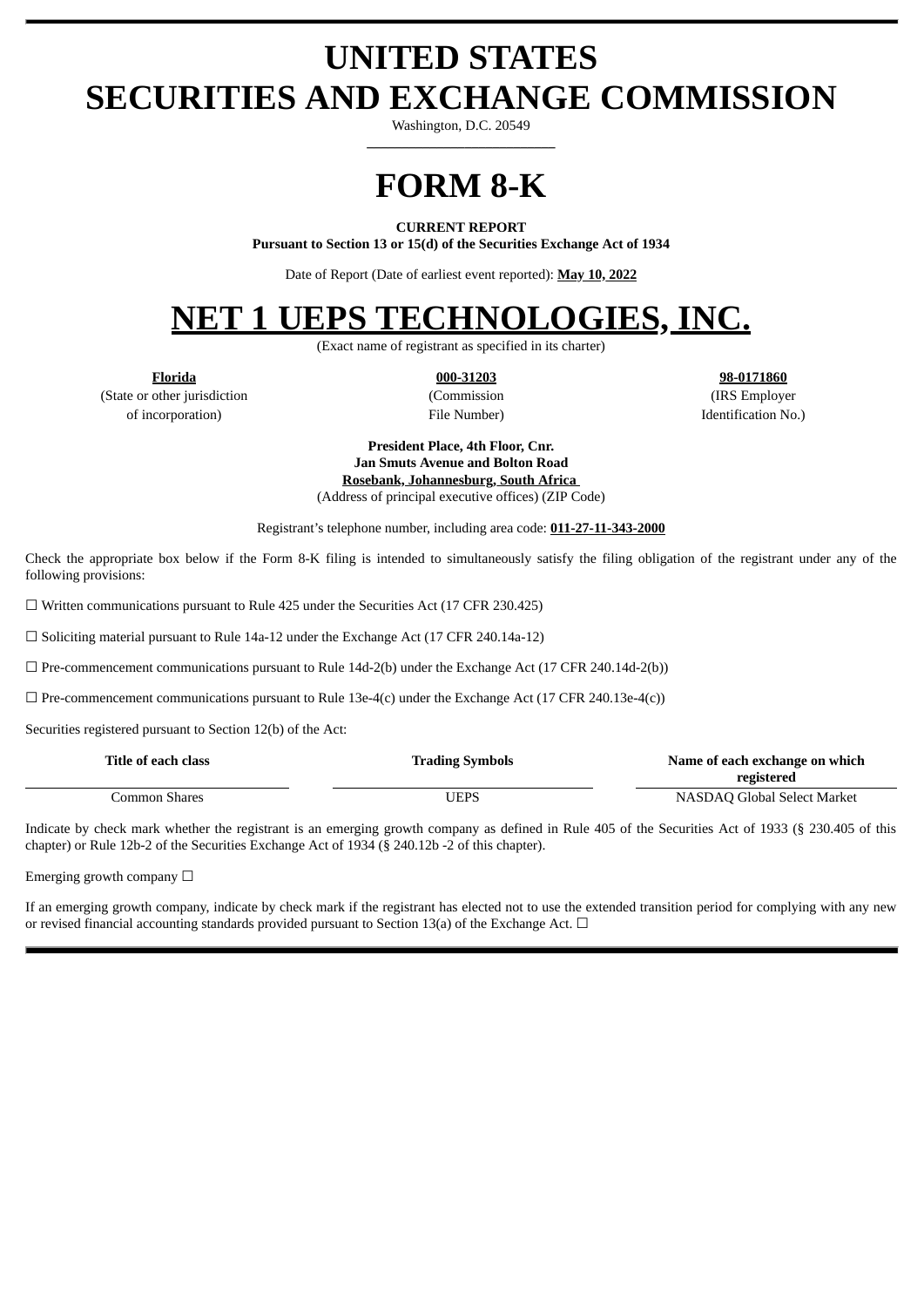### **Item 2.02. Results of Operations and Financial Condition.**

The following information is furnished pursuant to Item 2.02, "Results of Operations and Financial Condition".

On May 10, 2022, Net 1 UEPS Technologies, Inc., a Florida corporation (the "Company"), issued a press release setting forth its financial results for the third quarter ended March 31, 2022. A copy of the press release is attached as Exhibit 99.1.

 $\blacksquare$ 

#### **Item 9.01. Financial Statements and Exhibits.**

| (d) Exhibits |
|--------------|
|              |

| Exhibit No. | Description                                                                               |
|-------------|-------------------------------------------------------------------------------------------|
| 99.1        | Press Release, dated May 10, 2022, issued by Net 1 UEPS Technologies, Inc.                |
| 104         | Cover Page Interactive Data File (formatted as Inline XBRL and contained in Exhibit 101). |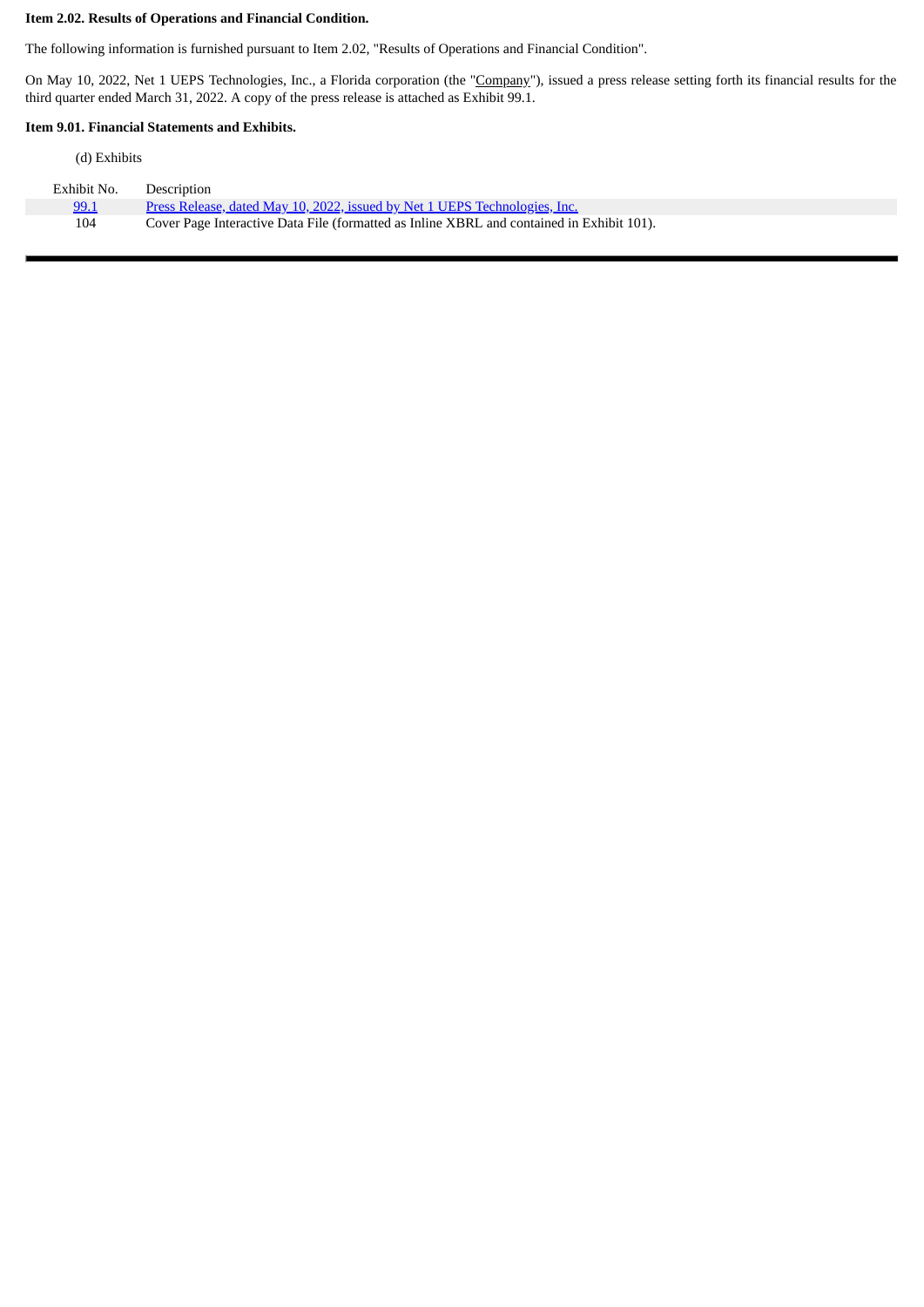#### **SIGNATURES**

Pursuant to the requirements of the Securities Exchange Act of 1934, as amended, the registrant has duly caused this report to be signed on its behalf by the undersigned hereunto duly authorized.

**NET 1 UEPS TECHNOLOGIES, INC.**

Date: May 10, 2022 By: /s/ Naeem E. Kola Name: Naeem E. Kola Title: Group Chief Financial Officer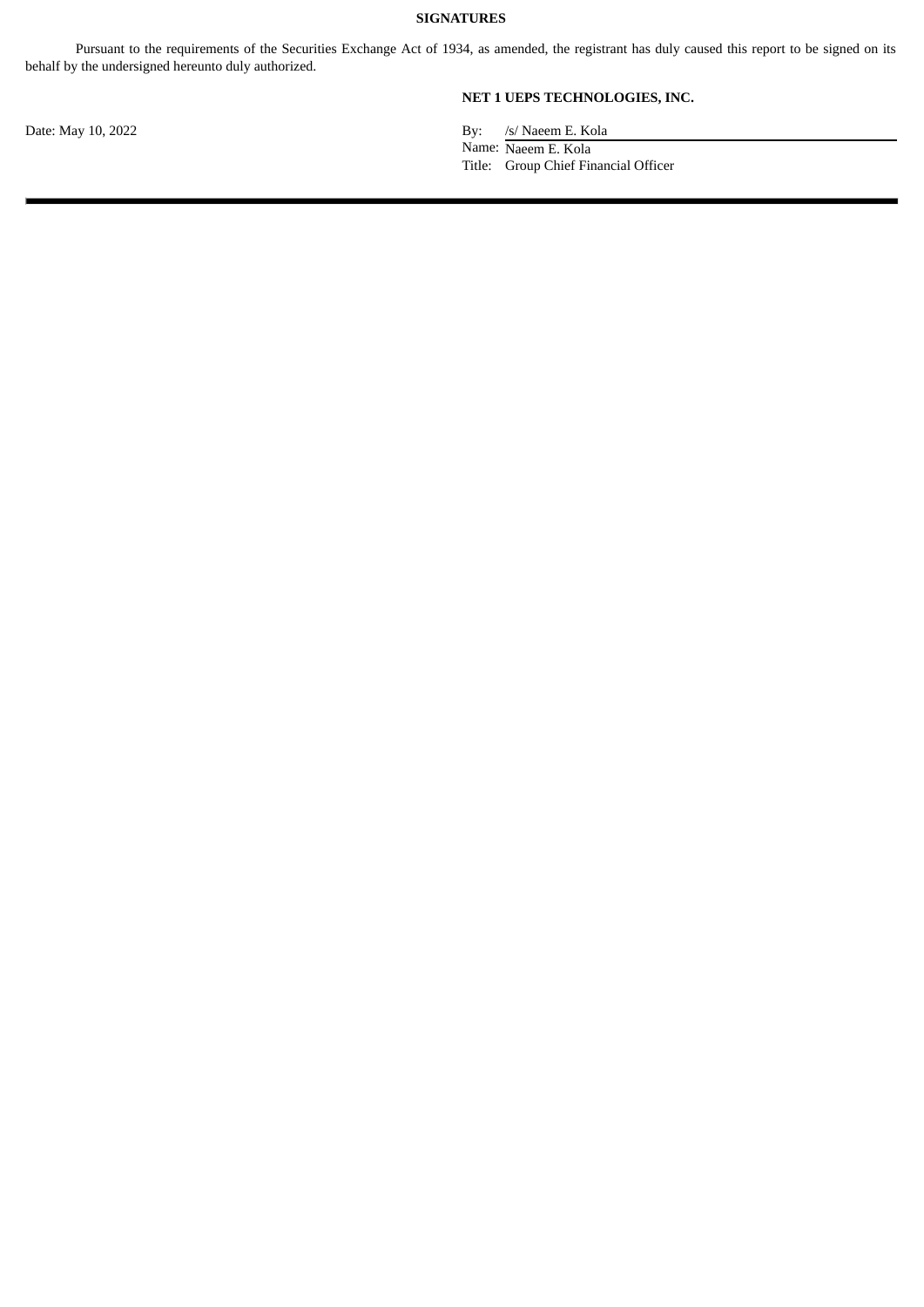# <span id="page-3-0"></span>**Net 1 Reports Third Quarter 2022 Results**

JOHANNESBURG, May 10, 2022 - Net 1 UEPS Technologies, Inc. (Nasdaq: UEPS; JSE: NT1) today released results for the third fiscal quarter ended March 31, 2022.

#### Highlights:

- Revenue increased to \$35.2 million, up 27% in rand terms and 22% in dollar terms, underpinned by stronger merchant  $\bullet$ revenue;
- After normalizing for \$5.9 million of once off restructuring fees, Segment Adjusted EBITDA (before corporate/eliminations) improved to \$0.3 million income from a \$10.7 million loss in the comparable quarter, driven by increased revenue in our merchant segment and continued execution on cost saving initiatives;
- Over \$19.2 million (ZAR 300 million) in annualized Project Spring savings targeted in 2023 financial year;
- GAAP EPS improved 48% to \$(0.06) and Fundamental EPS improved 79% to \$(0.05);
- Connect Group acquisition closed post quarter end on April 14, 2022; and
- Shareholders vote in favor of Net1 changing its name to Lesaka Technologies, Inc.

Lesaka Group CEO Chris Meyer notes: "We are encouraged by the results we achieved this quarter, with a marked improvement in our performance, positively influenced by the recovery in our merchant division and delivery on the turnaround in our consumer financial services division. Notably, we launched our new brand identity, Lesaka, which authentically represents our commitment to the local communities we serve and our mission of improving lives by driving widespread financial inclusion. Having successfully completed the transformational Connect Group acquisition, our combined unique ecosystem, positively positions us to provide innovative essential financial services to previously underserved consumers and merchants across Southern Africa and to benefit from secular growth opportunities especially in the high growth informal merchant market."

## **Summary Financial Metrics**

# **Three months ended**

|                                                  |                           | Three months ended      |         |           |                                |                 |                                |  |
|--------------------------------------------------|---------------------------|-------------------------|---------|-----------|--------------------------------|-----------------|--------------------------------|--|
|                                                  | Mar 31,<br><b>Mar 31,</b> |                         | Dec 31, | Q3 '22 vs | Q3 '22 vs                      | Q3 '22 vs       | Q3 '22 vs                      |  |
|                                                  | 2022                      | 2021                    | 2021    | Q3 '21    | Q <sub>2</sub> '2 <sub>2</sub> | Q3 '21          | Q <sub>2</sub> '2 <sub>2</sub> |  |
| (All figures in USD '000s except per share data) |                           | <b>USD '000's</b>       |         |           |                                |                 |                                |  |
|                                                  |                           | (except per share data) |         |           | % change in USD                | % change in ZAR |                                |  |
| Revenue                                          | 35,202                    | 28,828                  | 31,114  | 22%       | 13%                            | 27%             | 15%                            |  |
| GAAP operating loss                              | (9,421)                   | (14,292)                | (9,427) | (34%)     | (0%)                           | (31%)           | 1%                             |  |
| Adjusted EBITDA $loss^{(1)}$                     | (2,870)                   | (12, 823)               | (7,059) | (78%)     | (59%)                          | (77%)           | (59%)                          |  |
| GAAP loss per share (\$)                         | (0.06)                    | (0.11)                  | (0.22)  | (48%)     | (73%)                          | (45%)           | (73%)                          |  |
| Fundamental loss per share $(\text{\$})^{(1)}$   | (0.05)                    | (0.24)                  | (0.13)  | (79%)     | (62%)                          | (78%)           | (61%)                          |  |
| Fully-diluted shares outstanding ('000's)        | 57,791                    | 56,921                  | 57,204  | 2%        | $1\%$                          | n/a             | n/a                            |  |
| Average period USD / ZAR exchange rate           | 15.61                     | 14.96                   | 15.38   | $4\%$     | $2\%$                          | n/a             | n/a                            |  |

#### **Nine months ended**

|                                                  |                | Nine months ended                                 |        |                 |  |  |  |
|--------------------------------------------------|----------------|---------------------------------------------------|--------|-----------------|--|--|--|
|                                                  | <b>Mar 31.</b> | <b>F2022 vs</b><br><b>Mar 31.</b><br>2022<br>2021 |        | <b>F2022 vs</b> |  |  |  |
|                                                  |                |                                                   | F2021  | F2021           |  |  |  |
| (All figures in USD '000s except per share data) |                | <b>USD '000's</b>                                 |        |                 |  |  |  |
|                                                  |                | (except per share data)                           | in USD | in ZAR          |  |  |  |
| Revenue                                          | 100.820        | 96,269                                            | 5%     | (3%)            |  |  |  |
| <b>GAAP</b> operating loss                       | (30,073)       | (40,272)                                          | (25%)  | (31%)           |  |  |  |
| Adjusted EBITDA $loss^{(1)}$                     | (20,016)       | (34,699)                                          | (42%)  | (46%)           |  |  |  |
| GAAP loss per share $(\$)$                       | (0.50)         | (0.70)                                            | (28%)  | (33%)           |  |  |  |
| Fundamental loss per share $(\text{\$})^{(1)}$   | (0.40)         | (0.69)                                            | (42%)  | (46%)           |  |  |  |
| Fully-diluted shares outstanding ('000's)        | 57,322         | 56,895                                            | 1%     | n/a             |  |  |  |
| Average period USD / ZAR exchange rate           | 14.99          | 16.12                                             | (7%)   | n/a             |  |  |  |
|                                                  |                |                                                   |        |                 |  |  |  |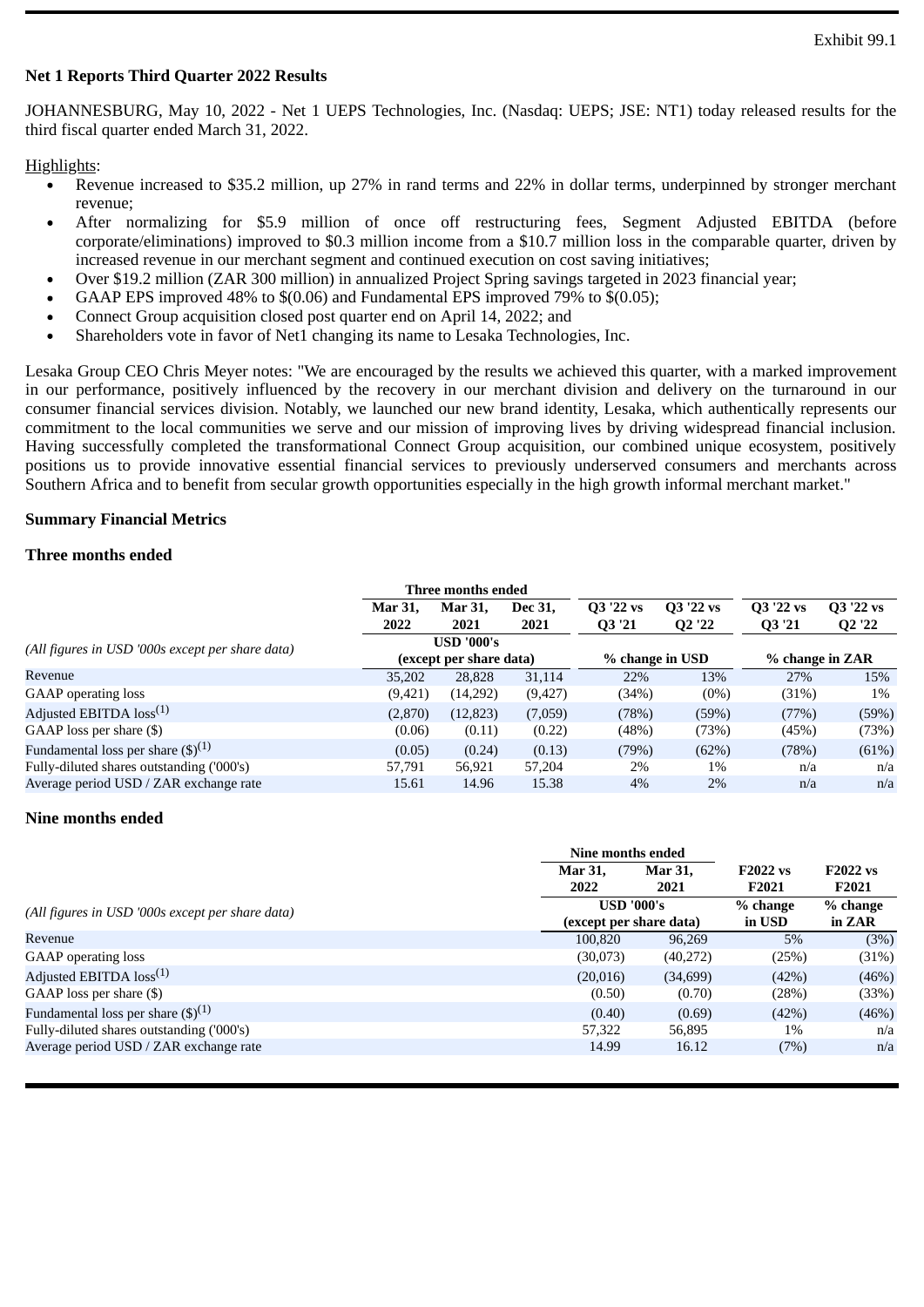(1) Adjusted EBITDA loss, fundamental loss and fundamental loss per share are non-GAAP measures and are described below under "Use of Non-GAAP Measures-EBITDA and Adjusted EBITDA, and -Fundamental net (loss) income and fundamental (loss) earnings per share." See Attachment B for a reconciliation of GAAP operating loss to EBITDA loss and Adjusted EBITDA loss, and GAAP net loss to fundamental net loss and loss per share.

# **Factors impacting comparability of our Q3 2022 and Q3 2021 results**

- *Higher revenue:* Our revenues increased 27% in ZAR primarily due to an increase in hardware sales, an increase in merchant transaction processing fees, and moderate increases in lending and insurance revenues, which was partially offset by lower prepaid airtime sales;
- *Lower operating losses:* Operating losses decreased, delivering an improvement of 31% in ZAR compared with the prior period primarily due to an increase in revenue, the closure of the loss-making IPG operations and the implementation of various cost reduction initiatives in our Consumer business. During the quarter, we recorded a reorganization charge of \$5.9 million related to the retrenchment process we commenced in January 2022; and
- *Foreign exchange movements:* The U.S. dollar was 4% stronger against the ZAR during the third quarter of fiscal 2022, which impacted our reported results.

# **Results of Operations by Segment and Liquidity**

# *Consumer*

Segment revenue was \$16.4 million in Q3 2022, up 6% compared with Q3 2021, and flat compared with Q2 2022 on a constant currency basis. Segment revenue increased primarily due to higher lending and insurance revenues and moderately higher account holder fees. We embarked on a retrenchment process during Q3 2022 and recorded an expense of \$5.9 million which is included in the Segment EBITDA loss. Segment EBITDA loss has decreased primarily due to the implementation of various cost reduction initiatives. Our EBITDA loss margin (calculated as EBITDA loss divided by revenue) for Q3 2022 and 2021 was (41.8%) and (46.9%), respectively.

The table below presents EBITDA for our Consumer operating segment and illustrates EBITDA for Q3 2022 including and excluding the reorganization costs:

|                                         |                 | <b>In United States dollars</b> |          | <b>In South African Rand</b> |                 |          |  |  |  |
|-----------------------------------------|-----------------|---------------------------------|----------|------------------------------|-----------------|----------|--|--|--|
|                                         |                 | Three months ended March 31,    |          | Three months ended March 31, |                 |          |  |  |  |
|                                         | 2022            | 2021                            |          | 2022                         | 2021            |          |  |  |  |
| <b>Operating Segment</b>                | <b>USD '000</b> | <b>USD '000</b>                 | % change | <b>ZAR '000</b>              | <b>ZAR '000</b> | % change |  |  |  |
| EBITDA:                                 |                 |                                 |          |                              |                 |          |  |  |  |
| Consumer                                | (6,866)         | (7,610)                         | (10%)    | (107, 191)                   | (113,827)       | (6%)     |  |  |  |
| <b>Reorganization costs</b>             | 5,852           |                                 | nm       | 91,361                       |                 | nm       |  |  |  |
| Consumer excluding reorganization costs | (1,014)         | (7,610)                         | (87%)    | (15, 830)                    | (113, 827)      | (86%)    |  |  |  |
| EBITDA margin:                          |                 |                                 |          |                              |                 |          |  |  |  |
| Consumer                                | (42%)           | (47%)                           |          | (42%)                        | (47%)           |          |  |  |  |
| Consumer excluding reorganization costs | (6%)            | (47%)                           |          | (6%)                         | (47%)           |          |  |  |  |

#### *Merchant*

Segment revenue was \$18.5 million in Q3 2022, up 58% compared with Q3 2021 and up 33% compared to Q2 2022 on a constant currency basis. Segment revenue increased year on year due to an increase in hardware sales and processing fees, which was partially offset by fewer prepaid airtime sales. The increase in segment EBITDA is primarily due to the increase in hardware sales. Our EBITDA margin for Q3 2022 and 2021 was 6.9% and 2.2%, respectively.

# *Other*

Other includes the activities of IPG in fiscal 2021 and our other business outside South Africa, principally Botswana.

Segment revenue decreased due to lower revenue following the closure of IPG in fiscal 2021. We recorded an EBITDA contribution during the third quarter of fiscal 2022 following the closure of our loss-making activities performed through IPG.

# *Corporate/Eliminations*

Our corporate expenses generally include acquisition-related intangible asset amortization; expenses incurred related to corporate actions; expenditures related to compliance with the Sarbanes-Oxley Act of 2002; non-employee directors' fees; certain employee and executive bonuses; stock-based compensation; legal fees; audit fees; directors and officer's insurance premiums; elimination entries; and from fiscal 2022 our group CEO's compensation.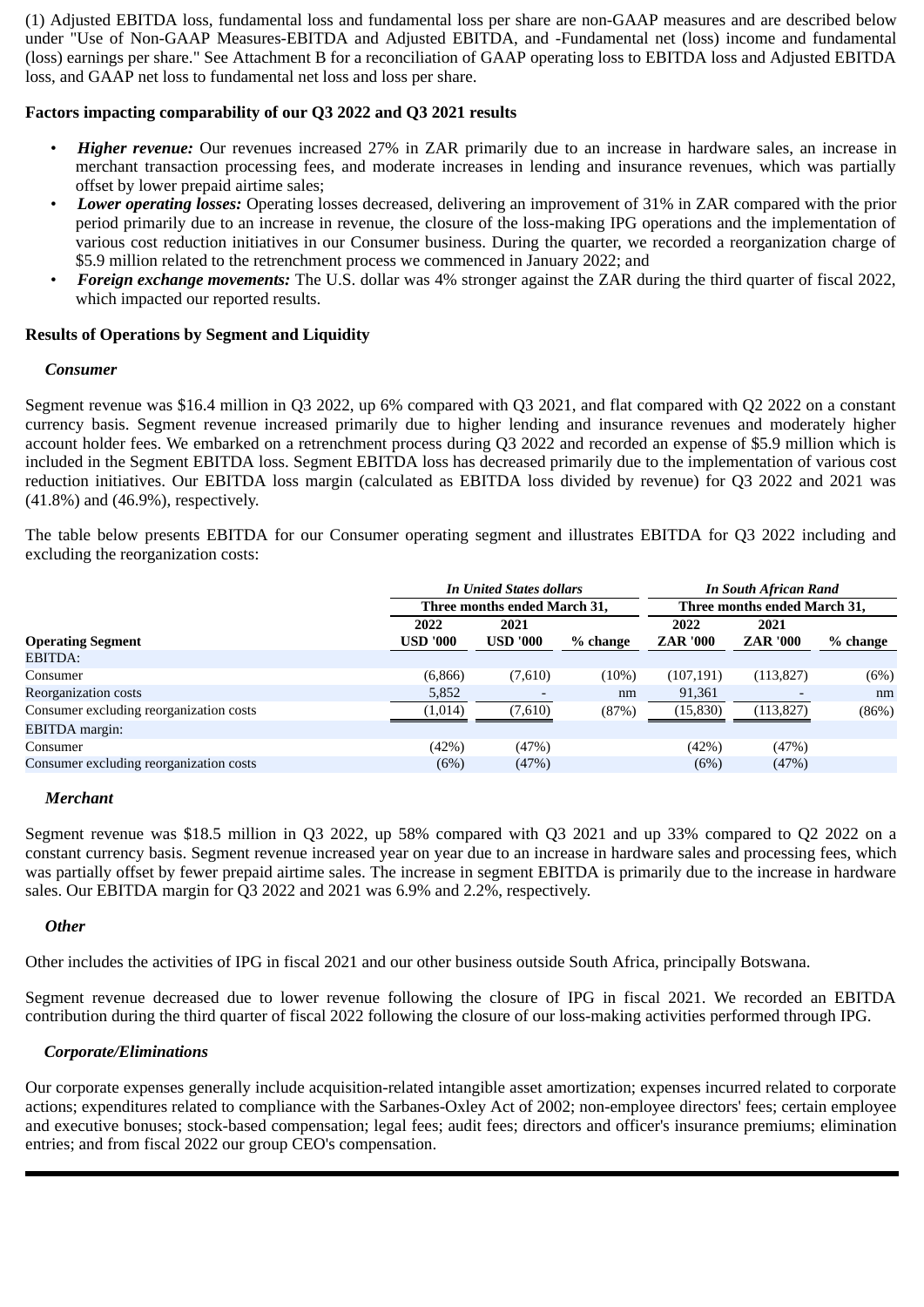Our corporate expenses for fiscal 2022 increased compared with the prior period due to higher employee costs, an increase in director and officer's insurance premiums, and higher stock-based compensation charges. Fiscal 2021 includes an unrealized foreign exchange gain of \$0.6 million which also impacts comparability. Our corporate expenses for fiscal 2022 includes transaction related expenses of \$0.1 million (ZAR 1.8 million) related to the Connect Group acquisition. We expect to incur additional expenses related to the Connect Group transaction in Q4 2022.

# *Cash flow and liquidity*

At March 31, 2022, our cash and cash equivalents were \$183.7 million and comprised of U.S. dollar-denominated balances of \$11.3 million, ZAR-denominated balances of ZAR 2.5 billion (\$169.9 million), and other currency deposits, primarily Botswana pula, of \$2.4 million, all amounts translated at exchange rates applicable as of March 31, 2022. The decrease in our unrestricted cash balances from June 30, 2021 was primarily due to utilization of cash reserves to fund our operations and payment of reorganization costs, which was partially offset by the receipt of \$7.5 million related to the sale of Bank Frick in fiscal 2021 and a \$3.7 million gain on foreign currency options.

# **Adopting a new brand and identity**

As we embarked on creating a world class financial technology platform and repositioning ourselves for growth, it became evident we required a new identity that would resonate with our customers and employees. It was important for our new identity to authentically express our commitment to the local communities we serve and our ambition to drive financial inclusion by giving ordinary people and small businesses access to essential financial services.

For thousands of years livestock have been seen as a symbol of security, community and wealth and protecting one's livestock was central to preserving the dignity and pride of a community. To ensure the best possible protection, an enclosure commonly known as a "kraal" in South Africa, was built in the center of the community. A kraal is seen as the social and economic heart of a village and only the most reliable people are entrusted with its care and protection. The word Lesaka means Kraal in Setswana and Sesotho, two of South Africa's official languages, and it was agreed by our shareholders that the existing company name Net1, should change to Lesaka, which aptly represents our new group and its vision.

**As Lesaka, we are on a mission to build and protect the financial wellbeing of our communities and our intention is to protect the vulnerable and underserved, by providing widespread access to essential financial services.**

**Changing our name will mean that our tickers will change to LSAK on the NasdaqGS and LSK on the JSE, effective May 18, 2022.**

# **Webcast and Conference Call**

Net1 will host a webcast and conference call to review results on May 11, 2022, at 8:00 a.m. Eastern Time.

# **Participants now have the option to either:**

- Watch the live results presentation by webcast using the webcast link below; or
- Listen to an audio only broadcast of the results, using the conference call information below.

# **Webcast information:**

The results webcast can be accessed by using the following webcast link:

# **https://78449.themediaframe.com/links/net1220510.html**.

Participants who want to submit their questions real-time will be able to do so utilizing the question functionality included in this link.

# **Conference call information:**

The conference call can be accessed either through pre-registering for the call or dialing in real time. Participants will be given the opportunity to ask their questions through the conference call facility.

# *Pre-register:*

Participants can pre-register for the May 11, 2022, conference call by using the following link: https://services.choruscall.za.com/DiamondPassRegistration/register? confirmationNumber=5271444&linkSecurityString=adee45774**.** Participants utilizing this pre-registration service will receive their dial-in number and unique pin upon registration.

# *Real time dial in:*

For those participants who do not pre-register, you can dial +1 508 924 4326 (US and Canada), +44 333 300 1418 (U.K. only) or +27 11 535 3600 (South Africa only) ten minutes prior to the start of the call. Callers should request "Net1 call" upon dial-in.

A replay of the results presentation webcast will be available on the Net1 investor relations website.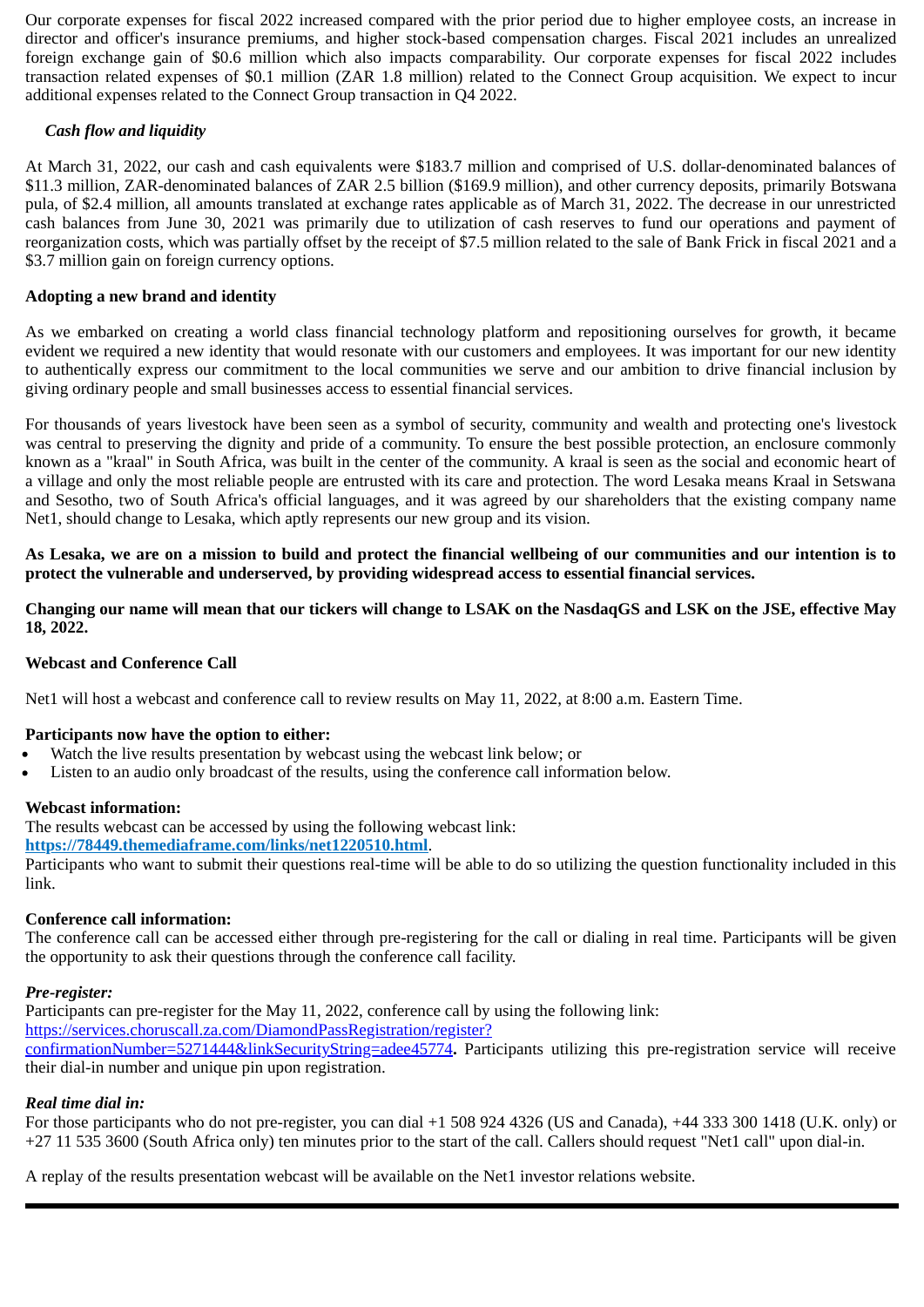#### **Use of Non-GAAP Measures**

U.S. securities laws require that when we publish any non-GAAP measures, we disclose the reason for using these non-GAAP measures and provide reconciliations to the most directly comparable GAAP measures. The presentation of EBITDA, adjusted EBITDA, fundamental net (loss) income and fundamental (loss) earnings per share and headline (loss) earnings per share are non-GAAP measures.

# *Operating income before depreciation and amortization and adjusted EBITDA*

Operating income before depreciation and amortization is GAAP operating (loss) income adjusted for depreciation and amortization. Adjusted EBITDA is earnings before interest, tax, depreciation and amortization ("EBITDA"), adjusted for unusual non-recurring items, costs related to acquisitions and transactions consummated or ultimately not pursued.

# *Fundamental net loss and fundamental loss per share*

Fundamental net loss and loss per share is GAAP net loss and loss per share adjusted for the amortization of acquisition-related intangible assets (net of deferred taxes), stock-based compensation charges, and unusual non-recurring items, including costs related to acquisitions and transactions consummated or ultimately not pursued.

Fundamental net loss and loss per share for fiscal 2022 also includes adjustments for a gain related to fair value adjustments in respect of currency options, reorganization costs incurred, a gain on disposal of equity securities and a loss on disposal of equityaccounted investments.

Fundamental net loss and loss per share for fiscal 2021 also includes adjustments related to changes in the fair value of equity securities, loss on disposal of equity-accounted investments, impairment losses related to an equity-accounted investment and the deferred tax liability reversal related to the impairment of the equity-accounted investment.

Management believes that the EBITDA, adjusted EBITDA, fundamental net (loss) income and (loss) earnings per share metrics enhance its own evaluation, as well as an investor's understanding, of our financial performance. Attachment B presents the reconciliation between GAAP operating income and EBITDA and adjusted EBITDA; and GAAP net (loss) income and (loss) earnings per share and fundamental net (loss) income and (loss) earnings per share.

# *Headline (loss) earnings per share ("H(L)EPS")*

The inclusion of H(L)EPS in this press release is a requirement of our listing on the JSE. H(L)EPS basic and diluted is calculated using net (loss) income which has been determined based on GAAP. Accordingly, this may differ to the headline (loss) earnings per share calculation of other companies listed on the JSE as these companies may report their financial results under a different financial reporting framework, including but not limited to, International Financial Reporting Standards.

H(L)EPS basic and diluted is calculated as GAAP net (loss) income adjusted for the impairment losses related to our equityaccounted investments and (profit) loss on sale of property, plant and equipment. Attachment C presents the reconciliation between our net (loss) income used to calculate (loss) earnings per share basic and diluted and H(L)EPS basic and diluted and the calculation of the denominator for headline diluted (loss) earnings per share.

## **About Net1**

Net1 is a leading South African financial technology company that utilizes its proprietary banking and payment technology to deliver financial services to consumers (B2C) and merchants (B2B) in Southern Africa. Net1's mission is to drive true financial inclusion for both consumers and merchants through offering affordable financial services to the previously underserved sectors of the economy. Net1 offers banking, lending and insurance products to consumers and cash management solutions, bill payment technology, value added services, growth capital and card acquiring solutions to formal and informal Southern African retail merchants.

Net1 has a primary listing on NASDAQ (NasdaqGS: UEPS) and a secondary listing on the Johannesburg Stock Exchange (JSE: NT1). Visit **www.net1.com** for additional information about Net1.

# **Forward-Looking Statements**

This announcement contains forward-looking statements that involve known and unknown risks and uncertainties. A discussion of various factors that may cause our actual results, levels of activity, performance or achievements to differ materially from those expressed in such forward-looking statements are included in our filings with the Securities and Exchange Commission. We undertake no obligation to revise any of these statements to reflect future events.

**Investor Relations Contact:** Partner - ICR Email: net1IR@icrinc.com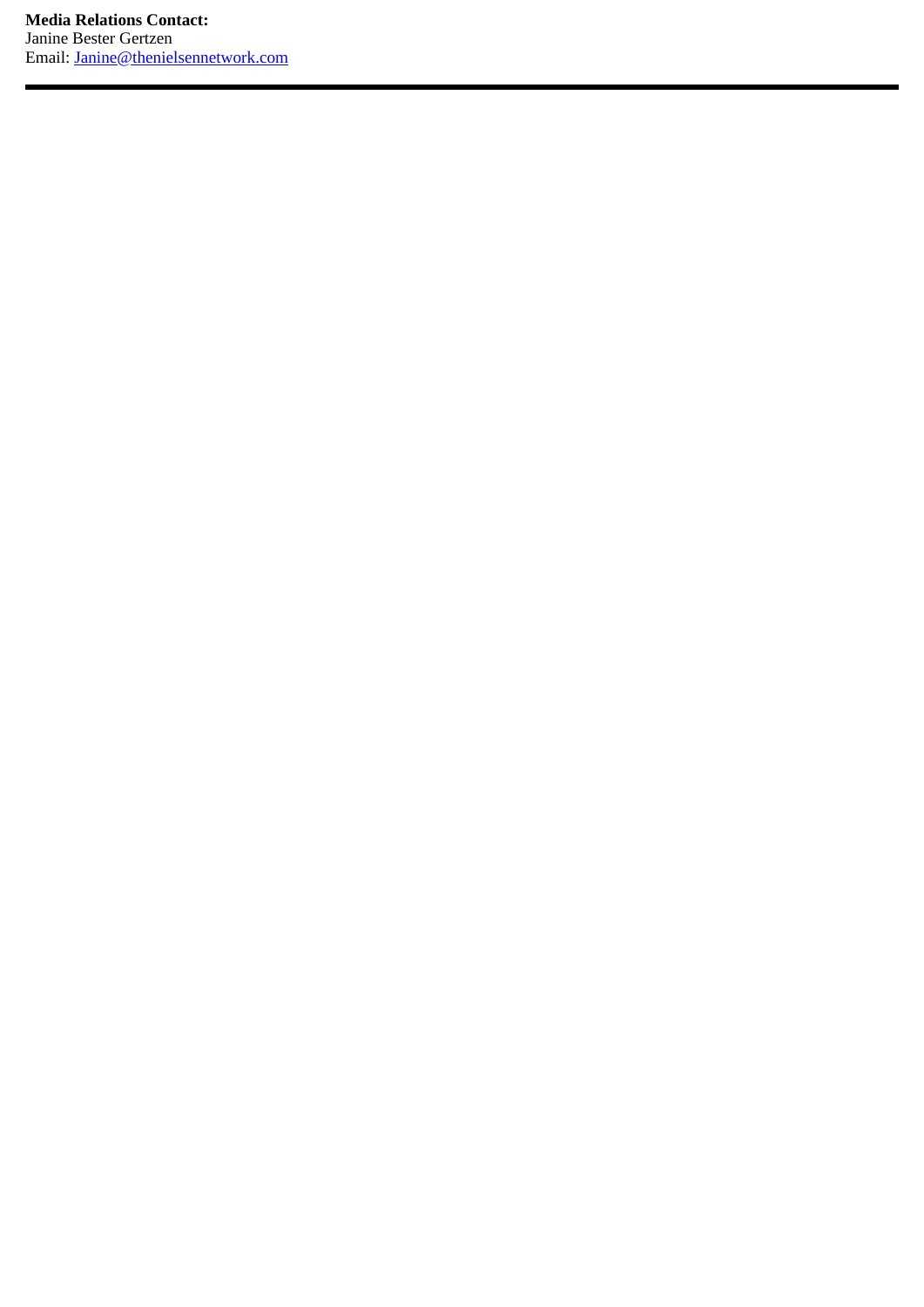# **NET 1 UEPS TECHNOLOGIES, INC. Unaudited Condensed Consolidated Statements of Operations**

|                                                          |                   | <b>Unaudited</b>   |             | <b>Unaudited</b>         |                |           |           |  |  |
|----------------------------------------------------------|-------------------|--------------------|-------------|--------------------------|----------------|-----------|-----------|--|--|
|                                                          |                   | Three months ended |             | <b>Nine months ended</b> |                |           |           |  |  |
|                                                          |                   | March 31,          |             |                          |                | March 31, |           |  |  |
|                                                          | 2022              | 2021               |             | 2022                     |                |           | 2021      |  |  |
|                                                          |                   | (In thousands)     |             |                          | (In thousands) |           |           |  |  |
| <b>REVENUE</b>                                           | \$<br>35,202      | <b>S</b>           | 28,828      | \$                       | 100.820        | - \$      | 96,269    |  |  |
| <b>EXPENSE</b>                                           |                   |                    |             |                          |                |           |           |  |  |
| Cost of goods sold, IT processing, servicing and support | 23,008            |                    | 23,096      |                          | 67,795         |           | 73,895    |  |  |
| Selling, general and administration                      | 15,184            |                    | 18,892      |                          | 53,372         |           | 59,517    |  |  |
| Depreciation and amortization                            | 463               |                    | 1,132       |                          | 2,084          |           | 3,129     |  |  |
| Reorganization costs                                     | 5,852             |                    |             |                          | 5,852          |           |           |  |  |
| Transaction costs related to Connect Group acquisition   | 116               |                    |             |                          | 1,790          |           |           |  |  |
| <b>OPERATING LOSS</b>                                    | (9, 421)          |                    | (14,292)    |                          | (30,073)       |           | (40, 272) |  |  |
| CHANGE IN FAIR VALUE OF EQUITY SECURITIES                |                   |                    | 10,814      |                          |                |           | 25,942    |  |  |
| GAIN RELATED TO FAIR VALUE ADJUSTMENT TO                 |                   |                    |             |                          |                |           |           |  |  |
| <b>CURRENCY OPTIONS</b>                                  | 6,120             |                    |             |                          | 3,691          |           |           |  |  |
| LOSS ON DISPOSAL OF EQUITY-ACCOUNTED                     |                   |                    |             |                          |                |           |           |  |  |
| <b>INVESTMENT</b>                                        | 346               |                    |             |                          | 346            |           | 13        |  |  |
| GAIN ON DISPOSAL OF EQUITY SECURITIES                    | 720               |                    |             |                          | 720            |           |           |  |  |
| LOSS ON DISPOSAL OF EQUITY-ACCOUNTED                     |                   |                    |             |                          |                |           |           |  |  |
| <b>INVESTMENT - BANK FRICK</b>                           |                   |                    | 472         |                          |                |           | 472       |  |  |
| <b>INTEREST INCOME</b>                                   | 761               |                    | 606         |                          | 1,463          |           | 1,934     |  |  |
| <b>INTEREST EXPENSE</b>                                  | 691               |                    | 744         |                          | 2,272          |           | 2,168     |  |  |
| <b>LOSS BEFORE INCOME TAX EXPENSE</b>                    | (2, 857)          |                    | (4,088)     |                          | (26, 817)      |           | (15,049)  |  |  |
| <b>INCOME TAX EXPENSE</b>                                | 470               |                    | 2,171       |                          | 754            |           | 4,549     |  |  |
| NET LOSS BEFORE EARNINGS (LOSS) FROM EQUITY-             |                   |                    |             |                          |                |           |           |  |  |
| <b>ACCOUNTED INVESTMENTS</b>                             | (3,327)           |                    | (6,259)     |                          | (27, 571)      |           | (19,598)  |  |  |
| EARNINGS (LOSS) FROM EQUITY-ACCOUNTED                    |                   |                    |             |                          |                |           |           |  |  |
| <b>INVESTMENTS</b>                                       |                   |                    | 55          |                          | (1, 156)       |           | (20,098)  |  |  |
| NET LOSS ATTRIBUTABLE TO NET1                            | (3, 327)          |                    | (6, 204)    |                          | (28, 727)      |           | (39, 696) |  |  |
| Net loss per share, in United States dollars:            |                   |                    |             |                          |                |           |           |  |  |
| Basic loss attributable to Net1 shareholders             | \$<br>$(0.06)$ \$ |                    | $(0.11)$ \$ |                          | $(0.50)$ \$    |           | (0.70)    |  |  |
| Diluted loss attributable to Net1 shareholders           | \$<br>$(0.06)$ \$ |                    | $(0.11)$ \$ |                          | $(0.50)$ \$    |           | (0.70)    |  |  |
|                                                          |                   |                    |             |                          |                |           |           |  |  |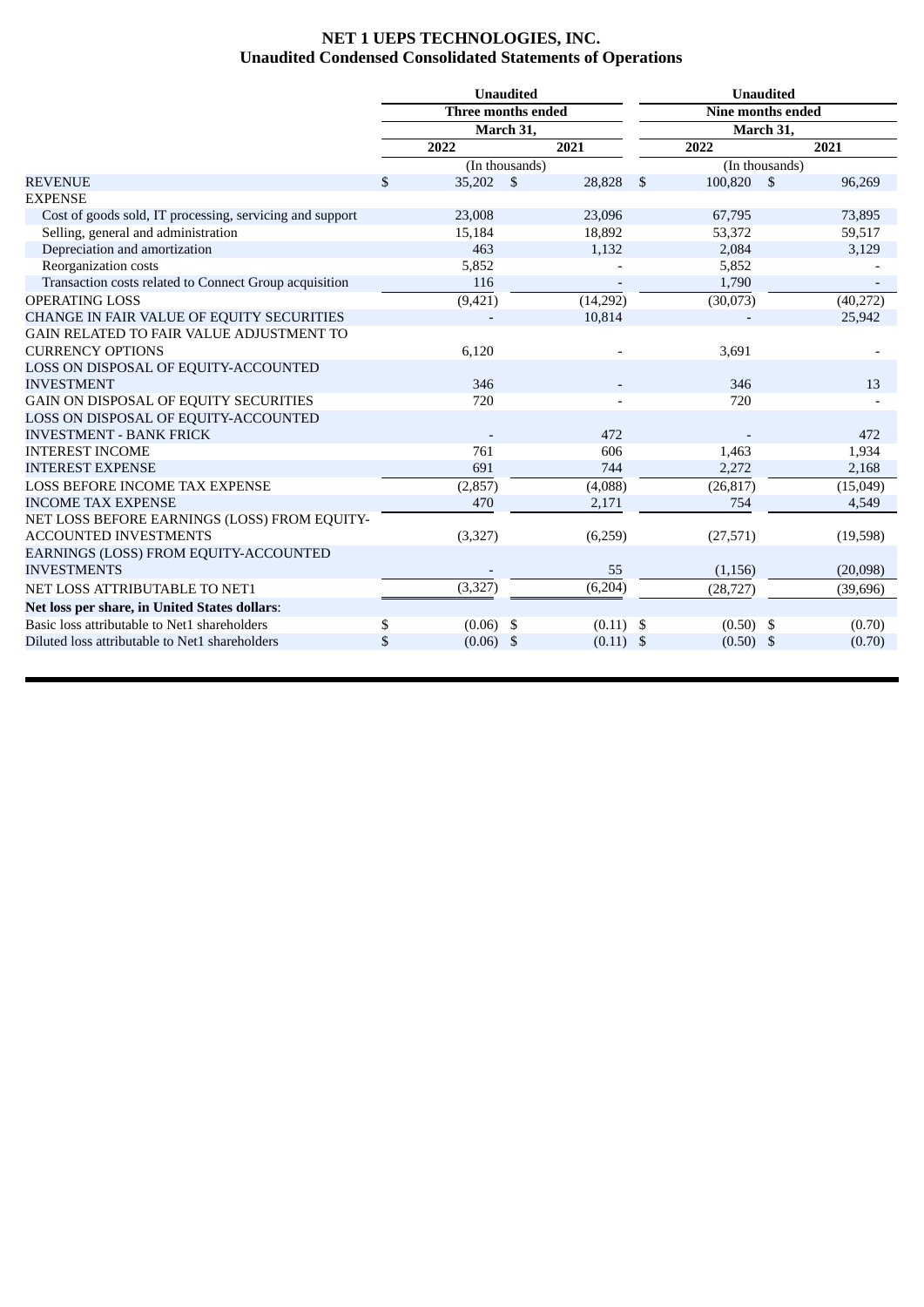# **NET 1 UEPS TECHNOLOGIES, INC. Unaudited Condensed Consolidated Balance Sheets**

|                                                                                            | <b>Unaudited</b><br>March 31,<br>2022 | (A)<br><b>June 30,</b><br>2021 |
|--------------------------------------------------------------------------------------------|---------------------------------------|--------------------------------|
|                                                                                            | (In thousands, except share data)     |                                |
| <b>ASSETS</b>                                                                              |                                       |                                |
| <b>CURRENT ASSETS</b>                                                                      |                                       |                                |
| Cash and cash equivalents<br>Restricted cash                                               | \$<br>183,712 \$<br>56,336            | 198,572<br>25,193              |
| Accounts receivable, net of allowance of - March: \$454; June: \$267 and other receivables | 24,435                                | 26,583                         |
| Finance loans receivable, net of allowance of - March: \$2,466; June: \$2,349              | 22,196                                | 21,142                         |
| Inventory                                                                                  | 22,104                                | 22,361                         |
| Total current assets before settlement assets                                              | 308,783                               | 293,851                        |
| Settlement assets                                                                          | 364                                   | 466                            |
| Total current assets                                                                       | 309,147                               | 294,317                        |
| PROPERTY, PLANT AND EQUIPMENT, net of accumulated depreciation of - March: \$37,708; June: |                                       |                                |
| \$38,535                                                                                   | 5,851                                 | 7,492                          |
| OPERATING LEASE RIGHT-OF-USE                                                               | 3,375                                 | 4,519                          |
| EQUITY-ACCOUNTED INVESTMENTS                                                               | 7,275                                 | 10,004                         |
| <b>GOODWILL</b>                                                                            | 28,661                                | 29,153                         |
| INTANGIBLE ASSETS, net of accumulated amortization of - March: \$14,388; June: \$16,403    | 298                                   | 357                            |
| DEFERRED INCOME TAXES                                                                      | 1,066                                 | 622                            |
| OTHER LONG-TERM ASSETS, including reinsurance assets                                       | 77,992                                | 81,866                         |
| <b>TOTAL ASSETS</b>                                                                        | 433,665                               | 428,330                        |
| <b>LIABILITIES</b>                                                                         |                                       |                                |
| <b>CURRENT LIABILITIES</b>                                                                 |                                       |                                |
| Short-term credit facilities for ATM funding                                               | 45,678                                | 14,245                         |
| Accounts payable                                                                           | 5,102                                 | 7,113                          |
| Other payables                                                                             | 27,187                                | 27,588                         |
| Operating lease liability - current                                                        | 2,232                                 | 2,822                          |
| Income taxes payable                                                                       | 695                                   | 256                            |
| Total current liabilities before settlement obligations                                    | 80,894                                | 52,024                         |
| Settlement obligations                                                                     | 364                                   | 466                            |
| Total current liabilities                                                                  | 81,258                                | 52,490                         |
| DEFERRED INCOME TAXES                                                                      | 10,408                                | 10,415                         |
| OPERATING LEASE LIABILITY - LONG TERM                                                      | 1,345                                 | 1,890                          |
| OTHER LONG-TERM LIABILITIES, including insurance policy liabilities                        | 2,695                                 | 2,576                          |
| <b>TOTAL LIABILITIES</b>                                                                   | 95,706                                | 67,371                         |
| REDEEMABLE COMMON STOCK                                                                    | 84,979                                | 84,979                         |
| <b>EQUITY</b>                                                                              |                                       |                                |
| <b>NET1 EQUITY:</b>                                                                        |                                       |                                |
| <b>COMMON STOCK</b>                                                                        |                                       |                                |
| Authorized: 200,000,000 with \$0.001 par value;                                            |                                       |                                |
| Issued and outstanding shares, net of treasury: March: 57,921,062; June: 56,716,620        | 80                                    | 80                             |
| PREFERRED STOCK                                                                            |                                       |                                |
| Authorized shares: 50,000,000 with \$0.001 par value;                                      |                                       |                                |
| Issued and outstanding shares, net of treasury: March: -; June: -                          |                                       |                                |
| ADDITIONAL PAID-IN-CAPITAL                                                                 | 304,430                               | 301,959                        |
| TREASURY SHARES, AT COST: March: 24,891,292; June: 24,891,292                              | (286, 951)                            | (286, 951)                     |
| ACCUMULATED OTHER COMPREHENSIVE LOSS                                                       | (142, 465)                            | (145, 721)                     |
| <b>RETAINED EARNINGS</b>                                                                   | 377,886                               | 406,613                        |
| TOTAL NET1 EQUITY                                                                          | 252,980                               | 275,980                        |
| NON-CONTROLLING INTEREST                                                                   |                                       |                                |
| <b>TOTAL EQUITY</b>                                                                        | 252,980                               | 275,980                        |
| TOTAL LIABILITIES, REDEEMABLE COMMON STOCK AND SHAREHOLDERS' EQUITY                        | \$<br>433,665                         | \$<br>428,330                  |

(A) Derived from audited consolidated financial statements.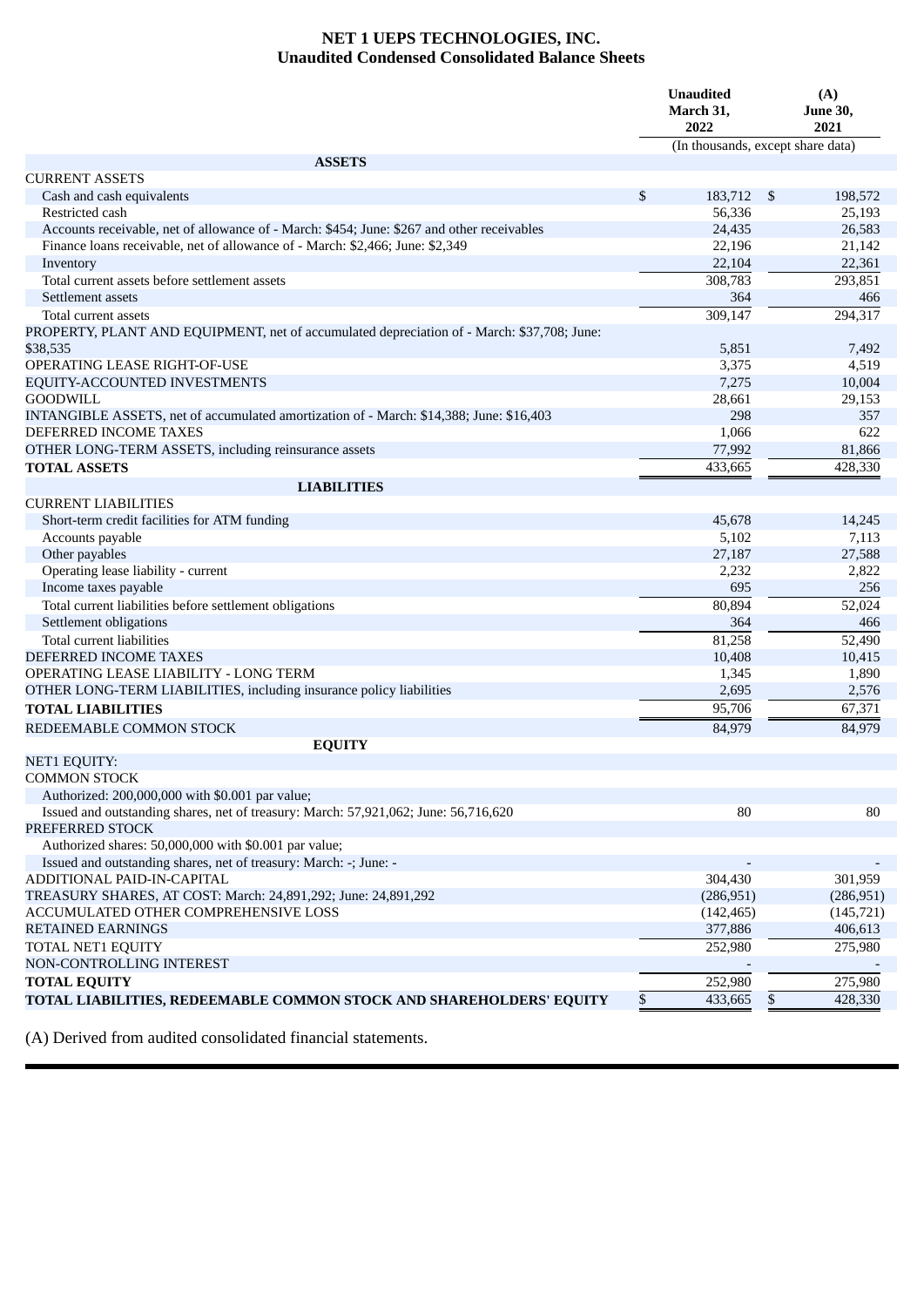## **NET 1 UEPS TECHNOLOGIES, INC. Unaudited Condensed Consolidated Statements of Cash Flows**

|                                                              |                    | <b>Unaudited</b> |                          | <b>Unaudited</b> |                          |      |            |  |  |
|--------------------------------------------------------------|--------------------|------------------|--------------------------|------------------|--------------------------|------|------------|--|--|
|                                                              | Three months ended |                  |                          |                  | <b>Nine months ended</b> |      |            |  |  |
|                                                              |                    | March 31,        |                          |                  | March 31,                |      |            |  |  |
|                                                              | 2022               |                  | 2021                     | 2022             |                          | 2021 |            |  |  |
|                                                              |                    | (In thousands)   |                          |                  | (In thousands)           |      |            |  |  |
| <b>Cash flows from operating activities</b>                  |                    |                  |                          |                  |                          |      |            |  |  |
| Net loss                                                     | \$<br>$(3,327)$ \$ |                  | $(6,204)$ \$             |                  | $(28,727)$ \$            |      | (39, 696)  |  |  |
| Depreciation and amortization                                | 463                |                  | 1,132                    |                  | 2,084                    |      | 3,129      |  |  |
| <b>Impairment</b> loss                                       |                    |                  |                          |                  | 198                      |      |            |  |  |
| Movement in allowance for doubtful accounts receivable       | (27)<br>91         |                  | 299                      |                  | 1,217                    |      | 913        |  |  |
|                                                              |                    |                  |                          |                  |                          |      |            |  |  |
| Interest payable                                             | (97)               |                  | (25)                     |                  | (199)                    |      | (46)       |  |  |
| Unrealized (gain) loss related to fair value adjustment to   |                    |                  |                          |                  |                          |      |            |  |  |
| currency options                                             | (2, 391)           |                  |                          |                  | 38                       |      |            |  |  |
| Fair value adjustment related to financial liabilities       | (152)              |                  | (475)                    |                  | (476)                    |      | 1,201      |  |  |
| Gain on disposal of equity securities                        | (720)              |                  |                          |                  | (720)                    |      |            |  |  |
| Loss on disposal of equity-accounted investment              | 346                |                  |                          |                  | 346                      |      | 13         |  |  |
| Loss on disposal of equity-accounted investment - Bank       |                    |                  |                          |                  |                          |      |            |  |  |
| Frick                                                        |                    |                  | 472                      |                  |                          |      | 472        |  |  |
| (Earnings) Loss from equity-accounted investments            |                    |                  | (55)                     |                  | 1,156                    |      | 20,098     |  |  |
| Movement in allowance for doubtful loans                     |                    |                  |                          |                  |                          |      | 739        |  |  |
| Change in fair value of equity securities                    |                    |                  | (10, 814)                |                  |                          |      | (25, 942)  |  |  |
| (Profit) Loss on disposal of property, plant and equipment   | (1,077)            |                  | (142)                    |                  | (2,598)                  |      | 600        |  |  |
| Stock-based compensation charge                              | 614                |                  | 245                      |                  | 1,711                    |      | 876        |  |  |
| Dividends received from equity accounted investments         |                    |                  |                          |                  | 137                      |      | 125        |  |  |
| (Increase) Decrease in accounts receivable and finance loans |                    |                  |                          |                  |                          |      |            |  |  |
| receivable                                                   | (687)              |                  | 5,786                    |                  | (2,966)                  |      | 4,230      |  |  |
| (Increase) Decrease in inventory                             | (181)              |                  | 428                      |                  | (27)                     |      | 2,642      |  |  |
| (Decrease) Increase in accounts payable and other payables   | (1, 913)           |                  | (894)                    |                  | (1,668)                  |      | (4, 393)   |  |  |
| Increase (Decrease) in taxes payable                         | 395                |                  | (160)                    |                  | 444                      |      | (15, 498)  |  |  |
| (Decrease) Increase in deferred taxes                        | (112)              |                  | 2,153                    |                  | (458)                    |      | 424        |  |  |
| Net cash used in operating activities                        | (8,775)            |                  | (8,254)                  |                  | (30,508)                 |      | (50, 113)  |  |  |
|                                                              |                    |                  |                          |                  |                          |      |            |  |  |
| <b>Cash flows from investing activities</b>                  |                    |                  |                          |                  |                          |      |            |  |  |
| Capital expenditures                                         | (834)              |                  | (649)                    |                  | (1,721)                  |      | (3,947)    |  |  |
| Proceeds from disposal of property, plant and equipment      | 1,538              |                  | 254                      |                  | 3,529                    |      | 345        |  |  |
| Proceeds from disposal of equity securities                  | 720                |                  |                          |                  | 720                      |      |            |  |  |
| Proceeds from disposal of equity-accounted investment        | 819                |                  |                          |                  | 819                      |      |            |  |  |
| Proceeds from disposal of equity-accounted investment -      |                    |                  |                          |                  |                          |      |            |  |  |
| <b>Bank Frick</b>                                            |                    |                  | 18,568                   |                  | 7,500                    |      | 18,568     |  |  |
| Proceeds from disposal of Net1 Korea, net of cash disposed   |                    |                  |                          |                  |                          |      | 20,114     |  |  |
| Proceeds from disposal of DNI as equity-accounted            |                    |                  |                          |                  |                          |      |            |  |  |
| investment                                                   |                    |                  |                          |                  |                          |      | 6,010      |  |  |
| Loan to equity-accounted investment                          |                    |                  | $\overline{\phantom{a}}$ |                  |                          |      | (1,238)    |  |  |
| Repayment of loans by equity-accounted investments           |                    |                  |                          |                  |                          |      | 134        |  |  |
| Net change in settlement assets                              | 5                  |                  | 745                      |                  | 102                      |      | 6,190      |  |  |
| Net cash provided by investing activities                    | 2,248              |                  | 18,918                   |                  | 10,949                   |      | 46,176     |  |  |
| <b>Cash flows from financing activities</b>                  |                    |                  |                          |                  |                          |      |            |  |  |
| Proceeds from bank overdraft                                 | 95,048             |                  | 55,280                   |                  | 406,398                  |      | 261,759    |  |  |
| Repayment of bank overdraft                                  | (100, 832)         |                  | (103, 195)               |                  | (372,508)                |      | (268, 303) |  |  |
| Proceeds from issue of shares                                | 20                 |                  | 35                       |                  | 759                      |      | 53         |  |  |
| Proceeds from disgorgement of shareholders' short-swing      |                    |                  |                          |                  |                          |      |            |  |  |
| profits                                                      |                    |                  |                          |                  |                          |      | 124        |  |  |
| Net change in settlement obligations                         |                    |                  |                          |                  | (102)                    |      | (6, 190)   |  |  |
|                                                              | (5)                |                  | (745)                    |                  |                          |      |            |  |  |
| Net cash (used in) provided by financing activities          | (5,769)            |                  | (48, 625)                |                  | 34,547                   |      | (12, 557)  |  |  |
| Effect of exchange rate changes on cash                      | 12,200             |                  | (2,263)                  |                  | 1,295                    |      | 10,839     |  |  |
| Net (decrease) increase in cash, cash equivalents and        |                    |                  |                          |                  |                          |      |            |  |  |
| restricted cash                                              | (96)               |                  | (40, 224)                |                  | 16,283                   |      | (5,655)    |  |  |
| Cash, cash equivalents and restricted cash - beginning of    |                    |                  |                          |                  |                          |      |            |  |  |
| period                                                       | 240,144            |                  | 267,054                  |                  | 223,765                  |      | 232,485    |  |  |
| Cash, cash equivalents and restricted cash - end of period   | \$<br>240,048      | \$               | 226,830                  | \$               | 240,048<br>\$            |      | 226,830    |  |  |
|                                                              |                    |                  |                          |                  |                          |      |            |  |  |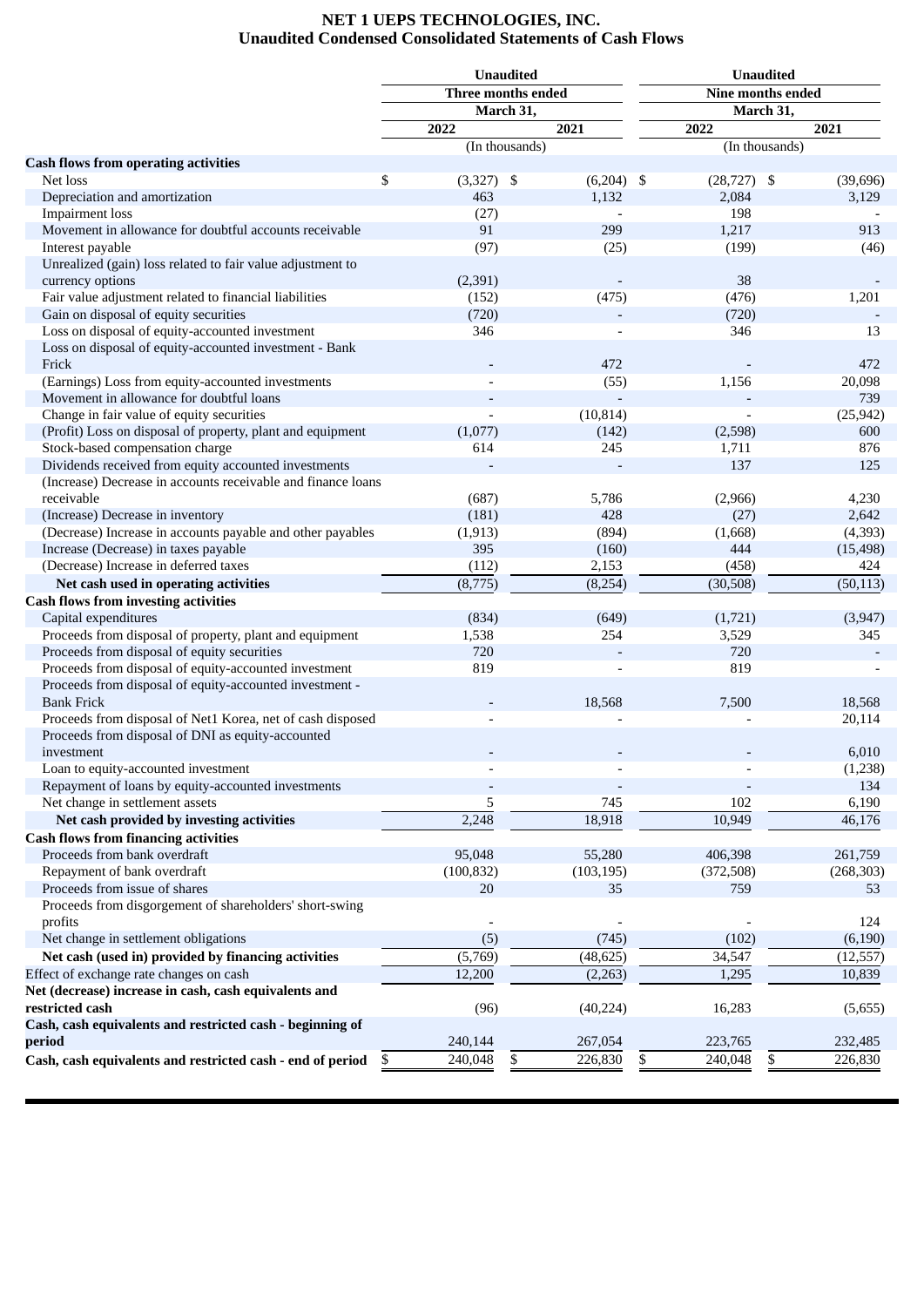# **Net 1 UEPS Technologies, Inc.**

# **Attachment A**

**Operating segment revenue, operating (loss) income and operating (loss) margin:**

**Three months ended March 31, 2022 and 2021 and June 30, 2021**

|                                             |    |            |      |                    |     |            |                 |           | Change -<br>constant |           |  |
|---------------------------------------------|----|------------|------|--------------------|-----|------------|-----------------|-----------|----------------------|-----------|--|
|                                             |    |            |      | Three months ended |     |            | Change - actual |           | exchange rate $(2)$  |           |  |
|                                             |    |            |      |                    |     |            | Q3 '22          | Q3 '22    | Q3 '22               | Q3 '22    |  |
|                                             |    | Mar 31,    |      | <b>Mar 31,</b>     |     | Dec 31,    | <b>VS</b>       | <b>VS</b> | <b>VS</b>            | <b>VS</b> |  |
| Key segmental data, in '000, except margins |    | 2022       |      | 2021               |     | 2021       | Q3 '21          | Q2 '22    | Q3 '21               | Q2 '22    |  |
| <b>Revenue:</b>                             |    |            |      |                    |     |            |                 |           |                      |           |  |
| Consumer                                    | \$ | 16,429     | -\$  | 16,236             | \$. | 16,639     | 1%              | (1%)      | 6%                   | $0\%$     |  |
| Merchant                                    |    | 18,478     |      | 12,171             |     | 14,102     | 52%             | 31%       | 58%                  | 33%       |  |
| Other                                       |    | 397        |      | 421                |     | 396        | (6%)            | $0\%$     | (2%)                 | 2%        |  |
| <b>Subtotal: Operating segments</b>         |    | 35,304     |      | 28,828             |     | 31,137     | 22%             | 13%       | 28%                  | 15%       |  |
| Intersegment eliminations                   |    | (102)      |      |                    |     | (23)       | nm              | 343%      | nm                   | 350%      |  |
| <b>Consolidated revenue</b>                 | \$ | 35,202     | -S   | 28,828             | \$  | 31,114     | 22%             | 13%       | 27%                  | 15%       |  |
| <b>Segment Adjusted EBITDA</b>              |    |            |      |                    |     |            |                 |           |                      |           |  |
| Consumer <sup>(1)</sup>                     | \$ | (6,866)    | - \$ | (7,610)            | \$  | (4,551)    | (10%)           | 51%       | (6%)                 | 53%       |  |
| Merchant                                    |    | 1,271      |      | 273                |     | 795        | 366%            | 60%       | 386%                 | 62%       |  |
| Other                                       |    | 87         |      | (3,315)            |     | 123        | nm              | (29%)     | nm                   | (28%)     |  |
| <b>Total Segment Adjusted EBITDA</b>        |    | (5,508)    |      | (10,652)           |     | (3,633)    | (48%)           | 52%       | (46%)                | 54%       |  |
| Corporate/Eliminations                      |    | (2,560)    |      | (1,404)            |     | (4,235)    | 82%             | (40%)     | 90%                  | (39%)     |  |
| Subtotal                                    |    | (8,068)    |      | (12,056)           |     | (7,868)    | (33%)           | 3%        | nm                   | nm        |  |
| Less: Lease adjustments                     |    | 890        |      | 1,104              |     | 833        | (19%)           | 7%        | nm                   | nm        |  |
| Less: Depreciation and amortization         |    | 463        |      | 1,132              |     | 726        | (59%)           | (36%)     | nm                   | nm        |  |
| <b>Consolidated operating loss</b>          | S. | (9, 421)   | \$   | (14,292)           | \$  | (9, 427)   | (34%)           | $(0\%)$   | (31%)                | $1\%$     |  |
| Segment Adjusted EBITDA (loss) margin (%)   |    |            |      |                    |     |            |                 |           |                      |           |  |
| Consumer                                    |    | $(41.8\%)$ |      | $(46.9\%)$         |     | $(27.4\%)$ |                 |           |                      |           |  |
| Merchant                                    |    | 6.9%       |      | 2.2%               |     | 5.6%       |                 |           |                      |           |  |
| Other                                       |    | 21.9%      |      | (787.4%)           |     | 31.1%      |                 |           |                      |           |  |
| <b>Consolidated EBITDA (loss) margin</b>    |    | $(26.8\%)$ |      | $(49.6\%)$         |     | $(30.3\%)$ |                 |           |                      |           |  |

**(1)** - Consumer Segment Adjusted EBITDA for Q3 2022, includes reorganization costs of \$5.9 million.

**(2)** - This information shows what the change in these items would have been if the USD/ ZAR exchange rate that prevailed during Q3 2022 also prevailed during Q3 2021 and Q2 2022.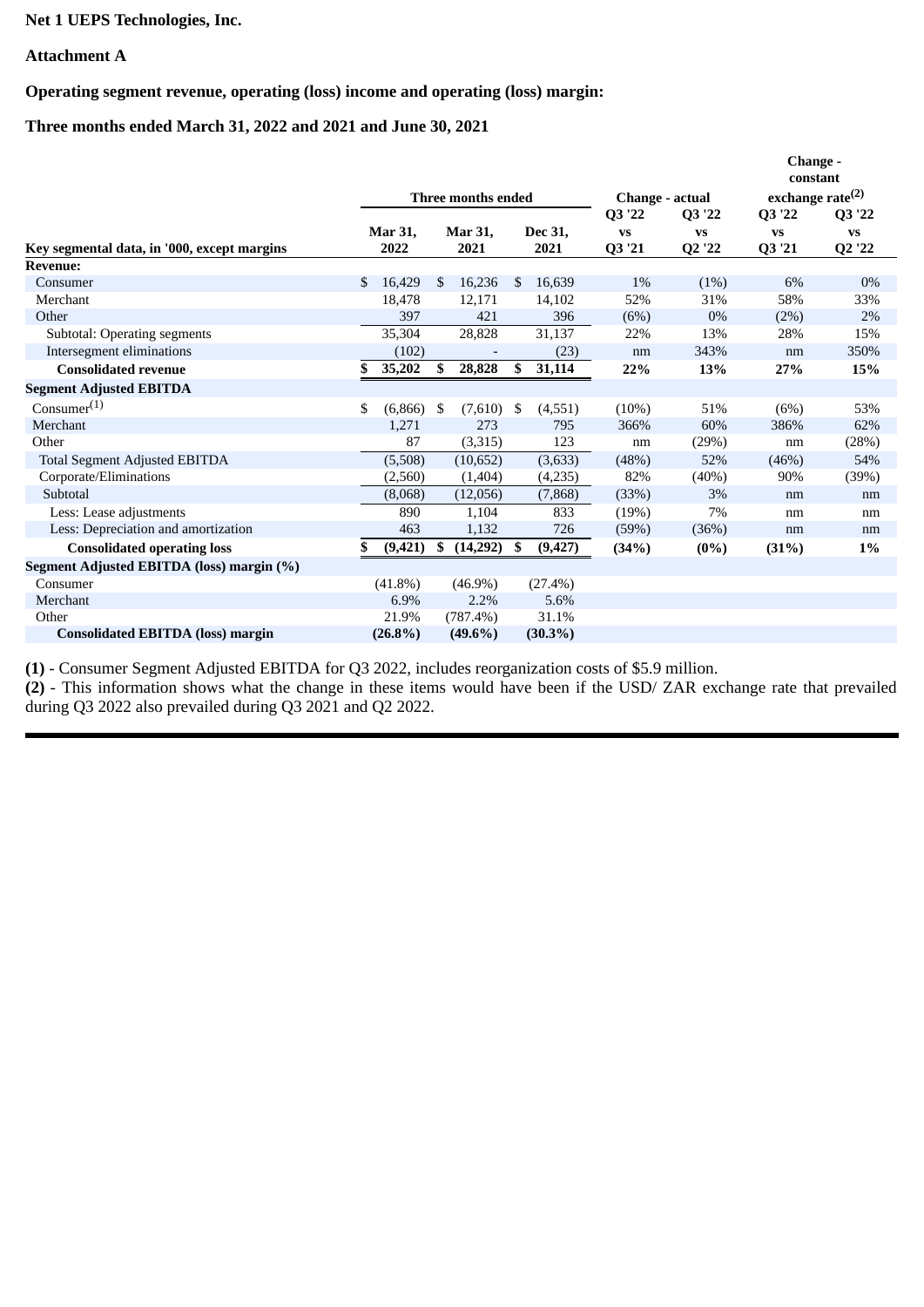|                                             | Nine months ended   |    |             | Change -<br>actual<br>F <sub>2021</sub> | Change -<br>constant<br>exchange<br>rate <sup>(2)</sup><br>F2021 |  |
|---------------------------------------------|---------------------|----|-------------|-----------------------------------------|------------------------------------------------------------------|--|
| Key segmental data, in '000, except margins | March 31,<br>2021   |    | 2020        | <b>VS</b><br>F2020                      | <b>VS</b><br>F2020                                               |  |
| <b>Revenue:</b>                             |                     |    |             |                                         |                                                                  |  |
| Consumer                                    | \$<br>50,232        | \$ | 47,867      | 5%                                      | (2%)                                                             |  |
| Merchant                                    | 49,652              |    | 45,623      | 9%                                      | 1%                                                               |  |
| Other                                       | 1,220               |    | 2,855       | (57%)                                   | (60%)                                                            |  |
| <b>Subtotal: Operating segments</b>         | 101,104             |    | 96,345      | 5%                                      | (2%)                                                             |  |
| Intersegment eliminations                   | (284)               |    | (76)        | 274%                                    | 247%                                                             |  |
| <b>Consolidated revenue</b>                 | \$<br>100,820       | \$ | 96,269      | 5%                                      | (3%)                                                             |  |
| <b>Segment Adjusted EBITDA</b>              |                     |    |             |                                         |                                                                  |  |
| Consumer <sup>(1)</sup>                     | \$<br>$(20,871)$ \$ |    | (19, 395)   | 8%                                      | 0%                                                               |  |
| Merchant                                    | 3,951               |    | 4,471       | (12%)                                   | (18%)                                                            |  |
| Other                                       | 353                 |    | (10, 285)   | nm                                      | nm                                                               |  |
| <b>Total Segment Adjusted EBITDA</b>        | (16, 567)           |    | (25, 209)   | (34%)                                   | (39%)                                                            |  |
| Corporate/Eliminations                      | (8,775)             |    | (8,943)     | (2%)                                    | (9%)                                                             |  |
| Subtotal                                    | (25, 342)           |    | (34, 152)   | (26%)                                   | nm                                                               |  |
| Less: Lease adjustments                     | 2,647               |    | 2,991       | (12%)                                   | nm                                                               |  |
| Less: Depreciation and amortization         | 2,084               |    | 3,129       | (33%)                                   | nm                                                               |  |
| <b>Consolidated operating loss</b>          | \$<br>(30,073)      | \$ | (40, 272)   | (25%)                                   | (31%)                                                            |  |
| Segment Adjusted EBITDA (loss) margin (%)   |                     |    |             |                                         |                                                                  |  |
| Consumer                                    | (41.5%)             |    | $(40.5\%)$  |                                         |                                                                  |  |
| Merchant                                    | 8.0%                |    | 9.8%        |                                         |                                                                  |  |
| Other                                       | 28.9%               |    | $(360.2\%)$ |                                         |                                                                  |  |
| <b>Consolidated EBITDA (loss) margin</b>    | $(29.8\%)$          |    | $(41.8\%)$  |                                         |                                                                  |  |

**(1)** - Consumer Segment Adjusted EBITDA for fiscal 2022, includes reorganization costs of \$5.9 million.

**(2)** - This information shows what the change in these items would have been if the USD/ ZAR exchange rate that prevailed during the year to date fiscal 2022 also prevailed during the year to date fiscal 2021.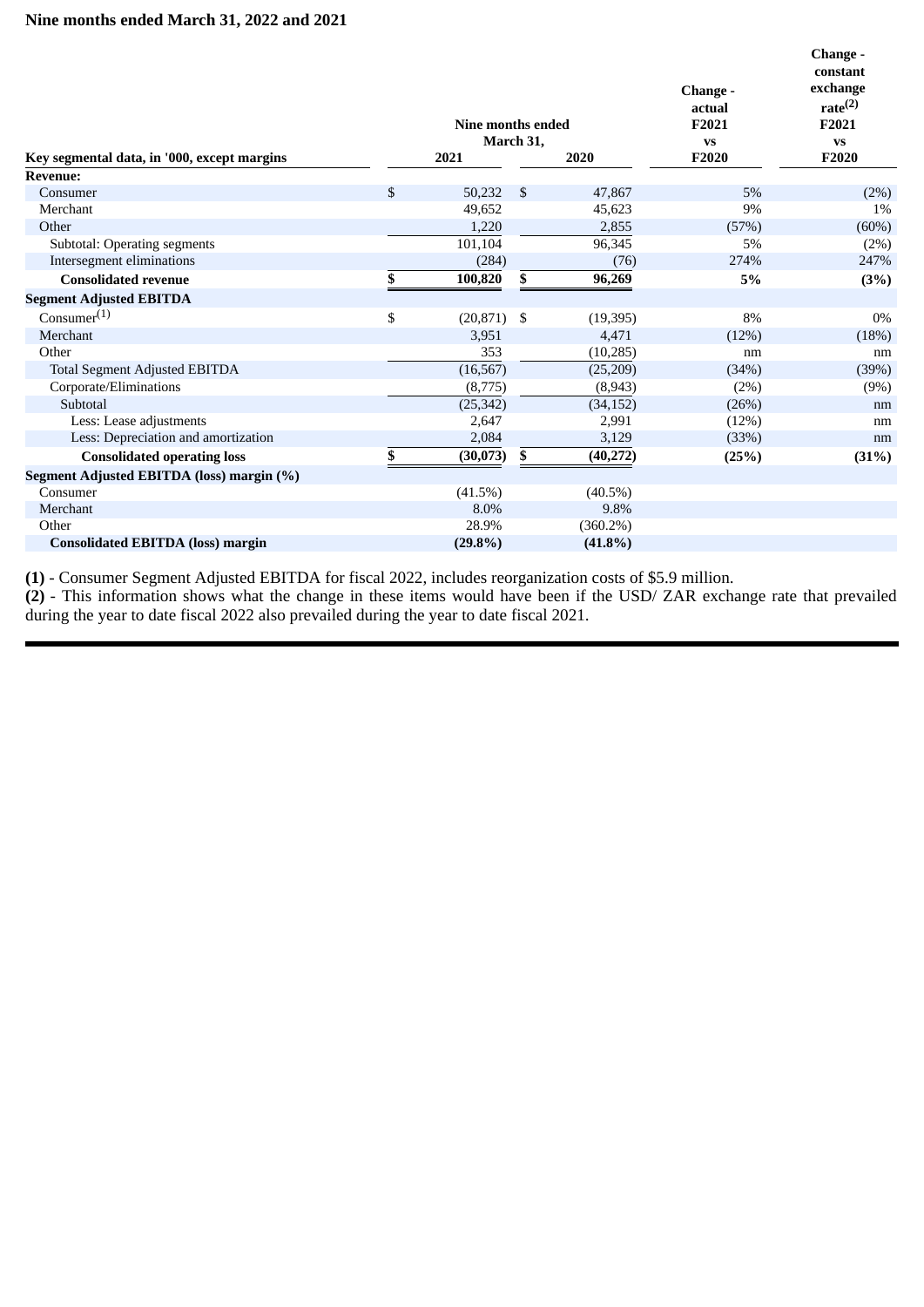# **Earnings (Loss) from equity-accounted investments:**

The table below presents the relative earnings (loss) from our equity-accounted investments:

|                                                   |                          | Three months ended<br>March 31, |                          | Nine months ended<br>March 31, |  |                          |    |           |        |
|---------------------------------------------------|--------------------------|---------------------------------|--------------------------|--------------------------------|--|--------------------------|----|-----------|--------|
|                                                   |                          |                                 |                          | $\frac{0}{0}$                  |  |                          |    |           | $\%$   |
|                                                   | 2022                     |                                 | 2021                     | change                         |  | 2022                     |    | 2021      | change |
| <b>Bank Frick</b>                                 | $\overline{\phantom{a}}$ | D                               | 177                      | nm                             |  | $\overline{\phantom{a}}$ |    | 1,156     | nm     |
| Share of net income                               | $\overline{\phantom{0}}$ |                                 | 177                      | nm                             |  |                          |    | 1,156     | nm     |
| Finbond                                           |                          |                                 | $\overline{\phantom{0}}$ | nm                             |  | (1, 156)                 |    | (20, 267) | (94%)  |
| Share of net loss                                 | $\overline{\phantom{0}}$ |                                 |                          | nm                             |  | (1,156)                  |    | (2,617)   | (56%)  |
| Impairment                                        | $\overline{\phantom{0}}$ |                                 | $\overline{\phantom{0}}$ | nm                             |  |                          |    | (17,650)  | nm     |
| Other                                             |                          |                                 | (122)                    | nm                             |  |                          |    | (987)     | nm     |
| Share of net loss                                 | $\overline{\phantom{0}}$ |                                 | (122)                    | nm                             |  |                          |    | (439)     | nm     |
| Impairment                                        | $\overline{\phantom{0}}$ |                                 |                          | nm                             |  |                          |    | (548)     | nm     |
| Earnings (Loss) from equity-accounted investments |                          | .Ъ                              | 55                       | nm                             |  | (1, 156)                 | \$ | (20,098)  | (94%)  |
|                                                   |                          |                                 |                          |                                |  |                          |    |           |        |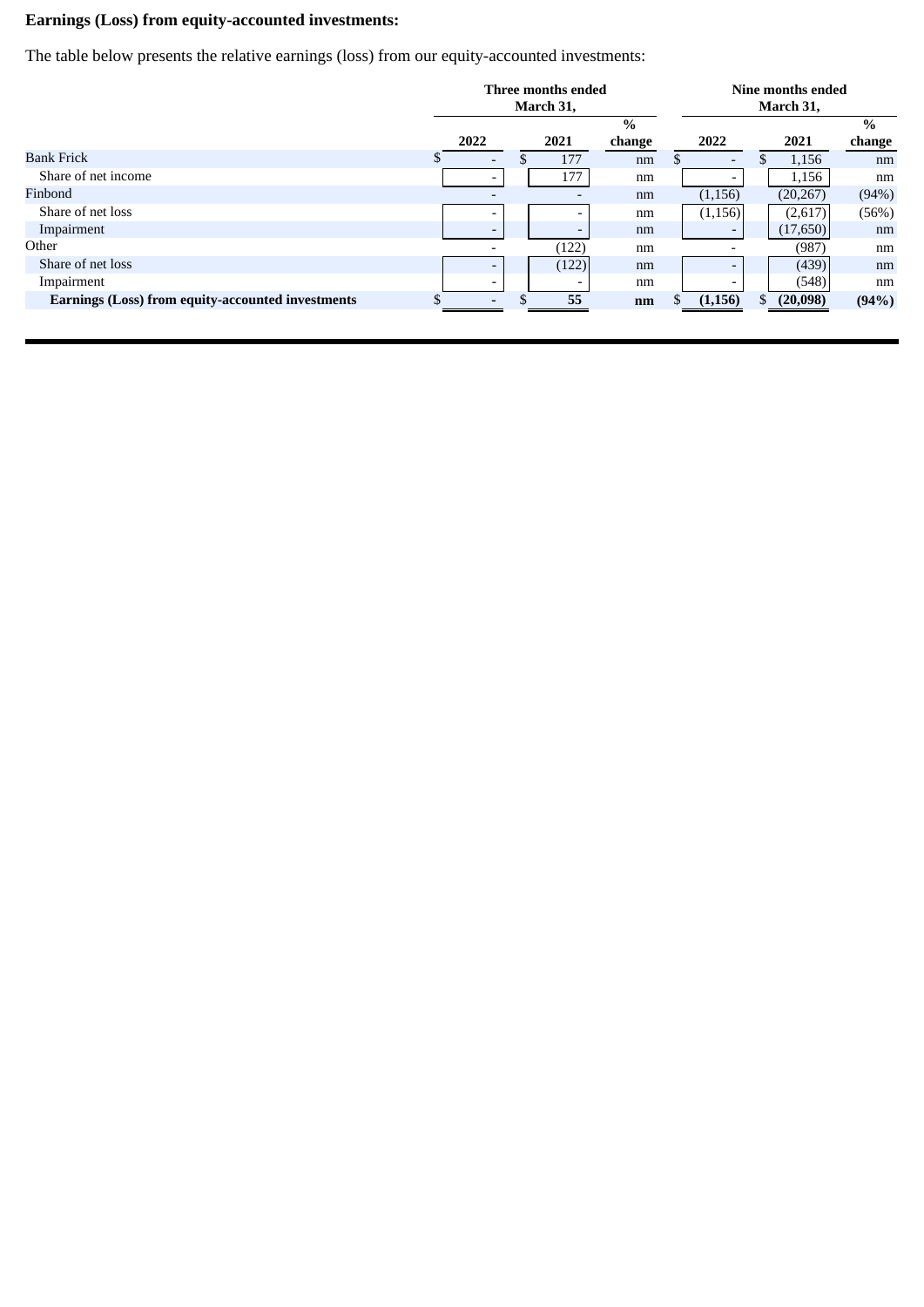# **Net 1 UEPS Technologies, Inc.**

# **Attachment B**

# **Reconciliation of GAAP operating loss to EBITDA loss and adjusted EBITDA loss:**

# **Three and nine months ended March 31, 2022 and 2021**

|                                                     | Three months ended<br>March 31, |                          |  | Nine months ended<br>March 31, |   |           |     |           |
|-----------------------------------------------------|---------------------------------|--------------------------|--|--------------------------------|---|-----------|-----|-----------|
|                                                     |                                 | 2022                     |  | 2021                           |   | 2022      |     | 2021      |
| <b>Operating loss - GAAP</b>                        |                                 | (9,421)                  |  | (14,292)                       | ъ | (30,073)  | - 5 | (40, 272) |
| Depreciation and amortization                       |                                 | 463                      |  | 1,132                          |   | 2,084     |     | 3,129     |
| Operating loss before depreciation and amortization |                                 | (8,958)                  |  | (13, 160)                      |   | (27,989)  |     | (37, 143) |
| Reorganization costs                                |                                 | 5,852                    |  |                                |   | 5,852     |     |           |
| Allowance for doubtful EMI loans receivable         |                                 | $\overline{\phantom{0}}$ |  |                                |   |           |     | 739       |
| Transaction costs                                   |                                 | 236                      |  | 337                            |   | 2.121     |     | 1,705     |
| <b>Adjusted EBITDA loss</b>                         |                                 | (2.870)                  |  | (12, 823)                      |   | (20, 016) |     | (34, 699) |

**Reconciliation of GAAP net loss and loss per share, basic, to fundamental net loss and loss per share, basic:**

# **Three months ended March 31, 2022 and 2021**

|                                                           | Net (loss) income<br>(USD'000) |                | (L)PS, basic<br>(USD) |        | Net (loss) income<br>(ZAR'000) |                          | (L)PS, basic<br>(ZAR) |        |
|-----------------------------------------------------------|--------------------------------|----------------|-----------------------|--------|--------------------------------|--------------------------|-----------------------|--------|
|                                                           | 2022                           | 2021           | 2022                  | 2021   | 2022                           | 2021                     | 2022                  | 2021   |
| <b>GAAP</b>                                               | (3, 327)                       | (6,204)        | (0.06)                | (0.11) | (51,940)                       | (92, 796)                | (0.90)                | (1.63) |
| Gain related to fair value adjustment to currency options | (6, 120)                       | $\overline{a}$ |                       |        | (95, 545)                      | $\overline{\phantom{0}}$ |                       |        |
| Reorganization costs, net of tax                          | 5,852                          |                |                       |        | 91,361                         |                          |                       |        |
| <b>Transaction costs</b>                                  | 236                            | 337            |                       |        | 3,684                          | 5,041                    |                       |        |
| Stock-based compensation charge                           | 614                            | 245            |                       |        | 9,586                          | 3,665                    |                       |        |
| Gain on disposal of equity securities                     | (720)                          | -              |                       |        | (11,241)                       | $\overline{\phantom{0}}$ |                       |        |
| Loss on sale of equity-accounted investment               | 346                            |                |                       |        | 5,402                          |                          |                       |        |
| Intangible asset amortization, net                        | 11                             | 66             |                       |        | 184                            | 990                      |                       |        |
| Change in fair value of equity securities, net            | $\overline{\phantom{a}}$       | (8,543)        |                       |        | ٠                              | (127, 783)               |                       |        |
| Loss on disposal of equity-accounted investment - Bank    |                                |                |                       |        |                                |                          |                       |        |
| Frick                                                     |                                | 472            |                       |        |                                | 7,060                    |                       |        |
| Fundamental                                               | (3, 108)                       | (13, 627)      | (0.05)                | (0.24) | (48,509)                       | (203, 823)               | (0.84)                | (3.60) |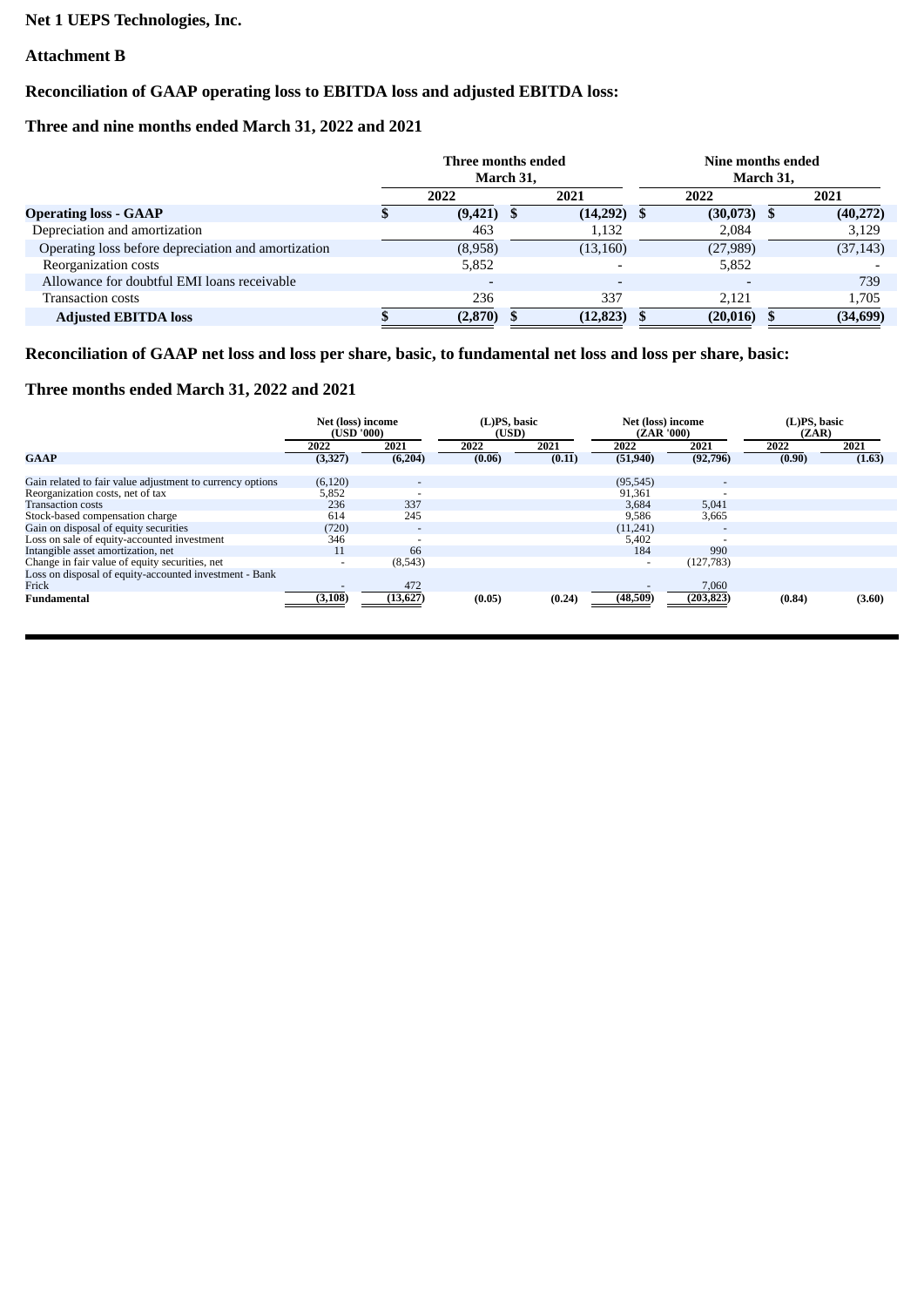# **Nine months ended March 31, 2022 and 2021**

|                                                            | Net (loss) income<br>(USD '000) |                          | (L) EPS, basic<br>(USD) |        | Net (loss) income<br>(ZAR '000) |            | (L)EPS, basic<br>(ZAR) |         |
|------------------------------------------------------------|---------------------------------|--------------------------|-------------------------|--------|---------------------------------|------------|------------------------|---------|
|                                                            | 2022                            | 2021                     | 2022                    | 2021   | 2022                            | 2021       | 2022                   | 2021    |
| <b>GAAP</b>                                                | (28, 727)                       | (39,696)                 | (0.50)                  | (0.70) | (430, 545)                      | (639,798)  | (7.51)                 | (11.27) |
| Reorganization costs, net of tax                           | 5,852                           |                          |                         |        | 87,706                          |            |                        |         |
| Gain related to fair value adjustment to currency options  | (3,691)                         | $\overline{\phantom{0}}$ |                         |        | (55, 319)                       |            |                        |         |
| Transaction costs                                          | 2,120                           | 1,705                    |                         |        | 31,774                          | 27,480     |                        |         |
| Stock-based compensation charge                            | 1,711                           | 876                      |                         |        | 25,644                          | 14,119     |                        |         |
| Gain on disposal of equity securities                      | (720)                           |                          |                         |        | (10,791)                        |            |                        |         |
| Loss on sale of equity-accounted investment                | 346                             | 13                       |                         |        | 5,186                           | 210        |                        |         |
| Intangible asset amortization, net                         | 38                              | 184                      |                         |        | 551                             | 2,971      |                        |         |
| Change in fair value of equity securities, net             | $\overline{\phantom{a}}$        | (20, 494)                |                         |        | $\overline{\phantom{a}}$        | (330, 313) |                        |         |
| Impairment of equity method investments                    | $\overline{\phantom{a}}$        | 18,198                   |                         |        | $\overline{\phantom{0}}$        | 281,729    |                        |         |
| Reversal of deferred taxes related to impairment of equity |                                 |                          |                         |        |                                 |            |                        |         |
| method investment                                          | $\overline{\phantom{0}}$        | (1, 353)                 |                         |        | $\overline{\phantom{0}}$        | (22, 633)  |                        |         |
| Allowance for doubtful EMI loans receivable                |                                 | 739                      |                         |        | $\overline{\phantom{0}}$        | 11,911     |                        |         |
| Loss on disposal of equity-accounted investment - Bank     |                                 |                          |                         |        |                                 |            |                        |         |
| Frick                                                      |                                 | 472                      |                         |        |                                 | 7,607      |                        |         |
| Fundamental                                                | (23, 071)                       | (39, 356)                | (0.40)                  | (0.69) | (345,794)                       | (646, 717) | (6.03)                 | (11.39) |